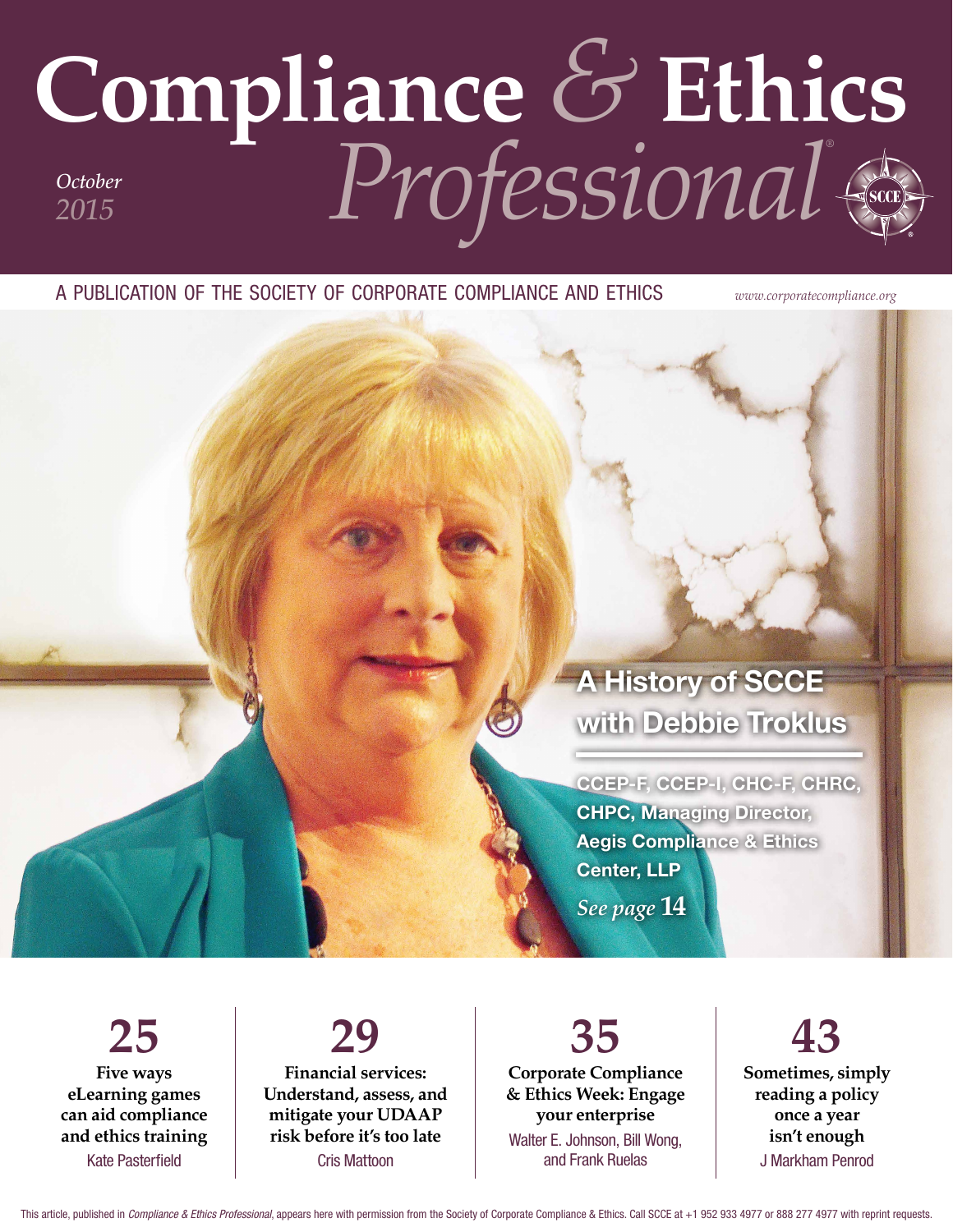by Walter E. Johnson, Bill Wong, & Frank Ruelas

## **Corporate Compliance & Ethics Week: Engage your enterprise**

- » Corporate Compliance & Ethics (CC&E) Week will be observed November 1-7, 2015.
- » CC&E Week should be affordable, fun, engaging, and informative.
- » This is a great opportunity for compliance professionals to discuss past accomplishments and future objectives.
- » Compliance professionals cannot be present at all locations simultaneously, but compliance activities can be.
- » Activities should incorporate employees at all levels of the organization.

s we approach the final quarter of the year, it is a time when operational units celebrate accomplishments and establish future objectives. Starting this year, Corporate Compliance and Ethics (CC&E) Week occurs in November and is rightfully aligned to celebrate the US Federal Sentencing Guidelines.<sup>1</sup> Globally, compliance officers (CO) will reserve time to promote their compliance and ethics (C&E) programs. This is a time to reflect on accomplishments of the C&E program. Also, it is a time to discuss current activities, such as pending regulations and anticipated strategies for complying. It is a time to publicly identify and recognize Compliance and Ethics department members. Lastly, it is a time to recognize supporters and contributors outside of the department.

#### Establish your foundation

After making the decision to celebrate CC&E Week, it is important to establish the scope of the activities for the week. A few topics are

year-to-date accomplishments, current activities (e.g., corporate initiatives, audits, training), opportunities for improvement, staff recognition, and objectives for next year. CC&E Week is not about overwhelming the organization with information, but rather promoting program awareness.

experational support,<br>
ring actual case studies, Ruelas<br>
+1 952 933 4977 or 888 277 4977 www.corporatecompliance.org 35 Establishing a planning committee is not necessary, but is recommended. Surprisingly, there may be many volunteers for this activity. By establishing a planning committee, the CO improves the likelihood of generating multiple creative ideas. For planning committees consisting of members from operational departments, there may be additional potential benefits, including indirectly obtaining operational support, volunteering actual case studies,



Johnson



Wong



Ruelas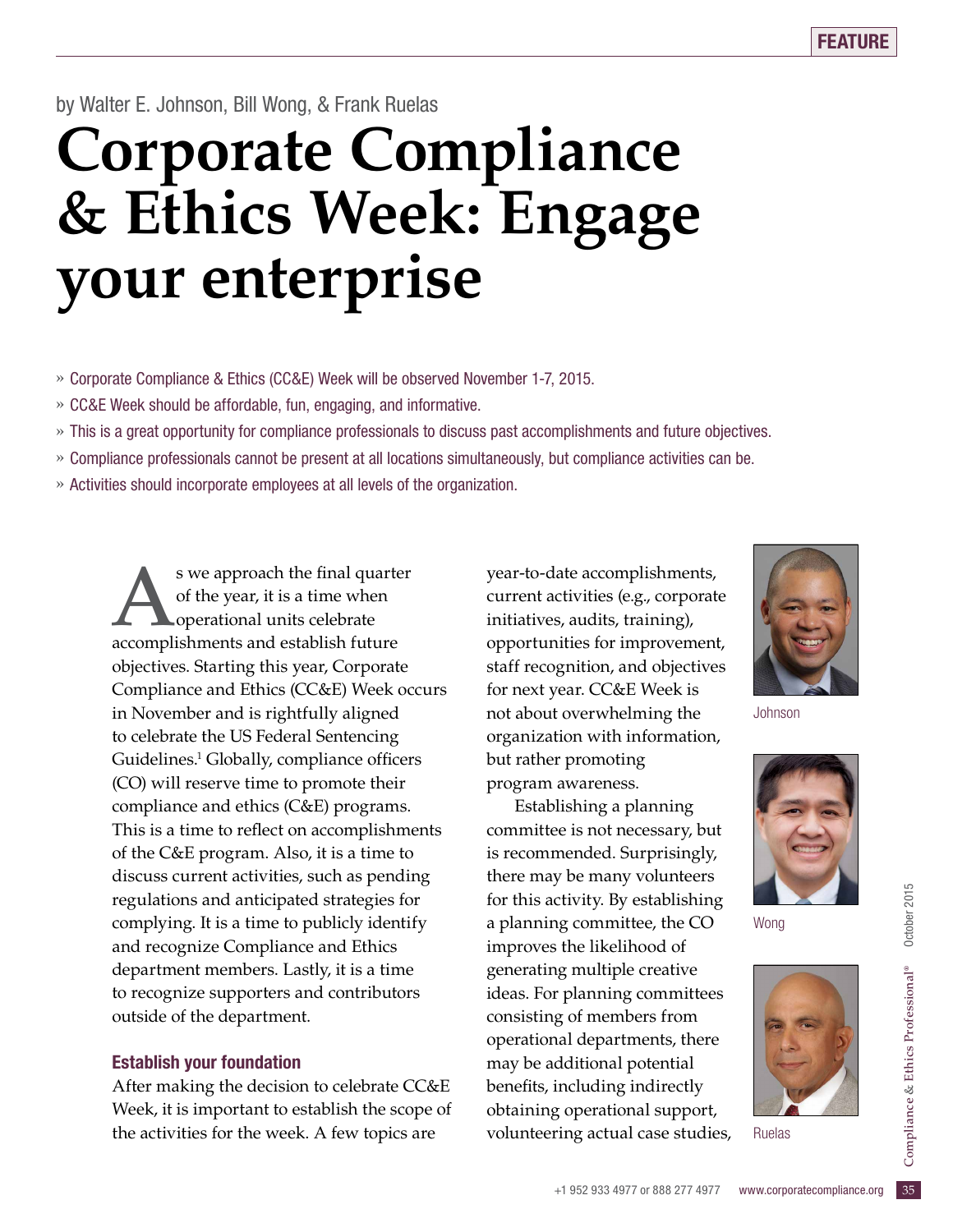and if necessary, receiving constructive criticism.

A planning committee can:

- $\blacktriangleright$  Identify and share ideas or activities from the past;
- Determine whether current events may impact selection of this year's activities (e.g., new leadership may create a theme for CC&E Week); and
- $\blacktriangleright$  Identify special recognition for individuals and departments that have gone above and beyond.

demonstrate gratitude for employees' commitment by distributing t-shirts, pens, lunch bags, USB car chargers, brand merchandise, water bottles, and mouse pads as rewards and/or activity prizes.

#### Location: Be everywhere at once

Obviously, COs cannot be at every location at the same time; however, evidence of an effective corporate C&E program must be embedded throughout the culture of the enterprise. CC&E Week is an opportunity

Corporate compliance and ethics programs have limited budgets, so available funding is often small for activities. Establishing a baseline for activities will help keep expenses to a minimum. Consider activities that make use of current technology or applications—

Establish a theme for CC&E Week. The theme should reflect the organization's culture. The theme can also reflect the maturity or development of the compliance program.

maybe online games, posted documents on the organization's Intranet, or email-based communications and activities.

Establish a theme for CC&E Week. The theme should reflect the organization's culture. The theme can also reflect the maturity or development of the compliance program. For example, a theme for a new C&E program may focus more on policies and procedures and training and education. For a more established program, the focus can be for ideas to help address some of the most commonly identified risk areas within the organization.

the year encourage ongoing employee<br>engagement. CC&E Week is an opport<br>36 www.corporatecompliance.org +1 952 933 4977 or 888 277 4977 Incentives are great for compliance and ethics programs. Incentives throughout the year encourage ongoing employee engagement. CC&E Week is an opportunity to promote the compliance program throughout the enterprise. Depending on the size of the organization, it may be impossible for the CO to be everywhere, but there is a way to do it. For organizations with fewer than 10 locations within driving distance (less than 40 miles), it may be possible to have

onsite activities. For example, a schedule may consist of morning and afternoon sessions each day alternating between sites. This allows the CO to be physically present, and it allows employees to meet the CO. Remember, employees report potential risks and concerns when they trust the process. Meeting the CO in person allows employees to establish rapport and generate trust. Spending some time at a location is better than no time at a location.

#### **Onsite**

While onsite, there are two approaches to engaging employees. The first approach is to set up a compliance station. This will be the site where employees come to meet you. This is where you distribute handouts,

October 2015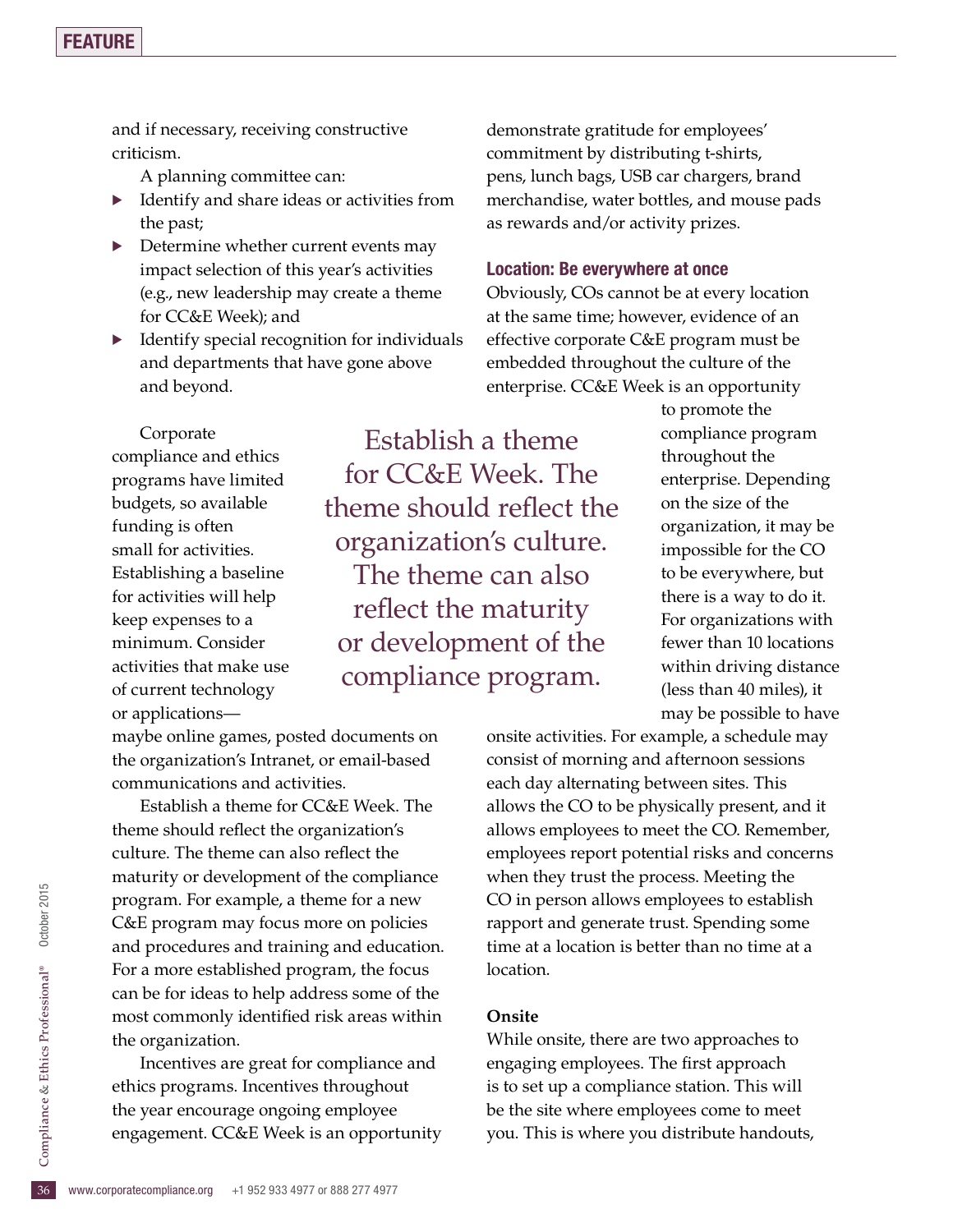answer questions, play a game, and/or distribute snacks. Another approach is to walk throughout facility. Of course, this depends on the facility's size and whether you are to complete the "meet-and-greet" before leaving for your next activity. Best practice is to spend some time at a stationary location and then, walk around the facility. The goal is to meet as many employees as possible when there isn't an immediate need. Employees on tight deadlines may not participate in a CC&E Week activity, but respect the time the CO dedicated to visiting the department.

#### **Offsite locations**

For offsite and remote location employees, use email to facilitate daily quizzes and offer prizes. When the CO or compliance staff is unable to visit a facility, send snacks or treats to the facility and have posters available. When possible, identify a point person at the offsite location. This may be a compliance champion. Make a plan to coordinate with them to facilitate items such as an overview of the corporate C&E program, CO and compliance staff contact information, and hotline number. Confirm that the compliance champion can manage compliance-related activities, such as hanging up posters for you in key locations or setting up a CC&E Week table or station to distribute snacks or treats for a short period.

#### **Vendors**

Invite vendors and give them the opportunity to participate in the activities. For example, send quizzes to vendors to test their knowledge on corporate compliance and ethics-related activities. If regulations and policies permit, check to see if vendors can donate prizes or sponsor a lunch and training session. Definitely proceed with caution. You don't want employees to walk away with any confusion about conflicts of interest in the compliance and ethics program.

#### People: Who to engage and how

Leaders of organizations know that people make things happen.2 An effective compliance program without people doesn't exist. Engagement is essential. When people in the organization support, trust, believe, and respect the CO, they become advocates for the CO and the C&E program, thus propelling both as top priorities.<sup>2</sup>

CC&E Week is a great opportunity to initiate authentic relationships with new employees and nurture authentic relationships with existing employees. Engaging employees when there isn't a compliance-related urgency is ideal. During meet-and-greets, COs should ask open-ended questions and use active listening skills to demonstrate a sincere effort to absorb what a person is saying and feeling.3 In some cases, COs can obtain more information from a candid conversation in a relaxed atmosphere than in a structured meeting in a formal setting.

Many CC&E Week activities address frontline staff, but all employees are responsible for compliance; therefore, activities should engage all employees. Top, middle, and front-line staff should be a consideration for CC&E week activities. This event is an open invitation, so it's important to communicate that point when promoting CC&E Week activities. To keep participants engaged, make sure the majority of activities focus on compliance topics that are in-scope for all employees. It is appropriate to mention specific topics for awareness, but staying on them too long will result in a dwindling audience.

the gap between staffing levels, departments,<br>and facilities.<br>+1 952 933 4977 or 888 277 4977 www.corporatecompliance.org 37 If possible, try to initiate CC&E Week activities with a letter signed by the CEO and chairman of the board of directors. Have a member of the leadership team participate in activities by facilitating a game, handing out prizes, or distributing a treat helps bridge and facilities.